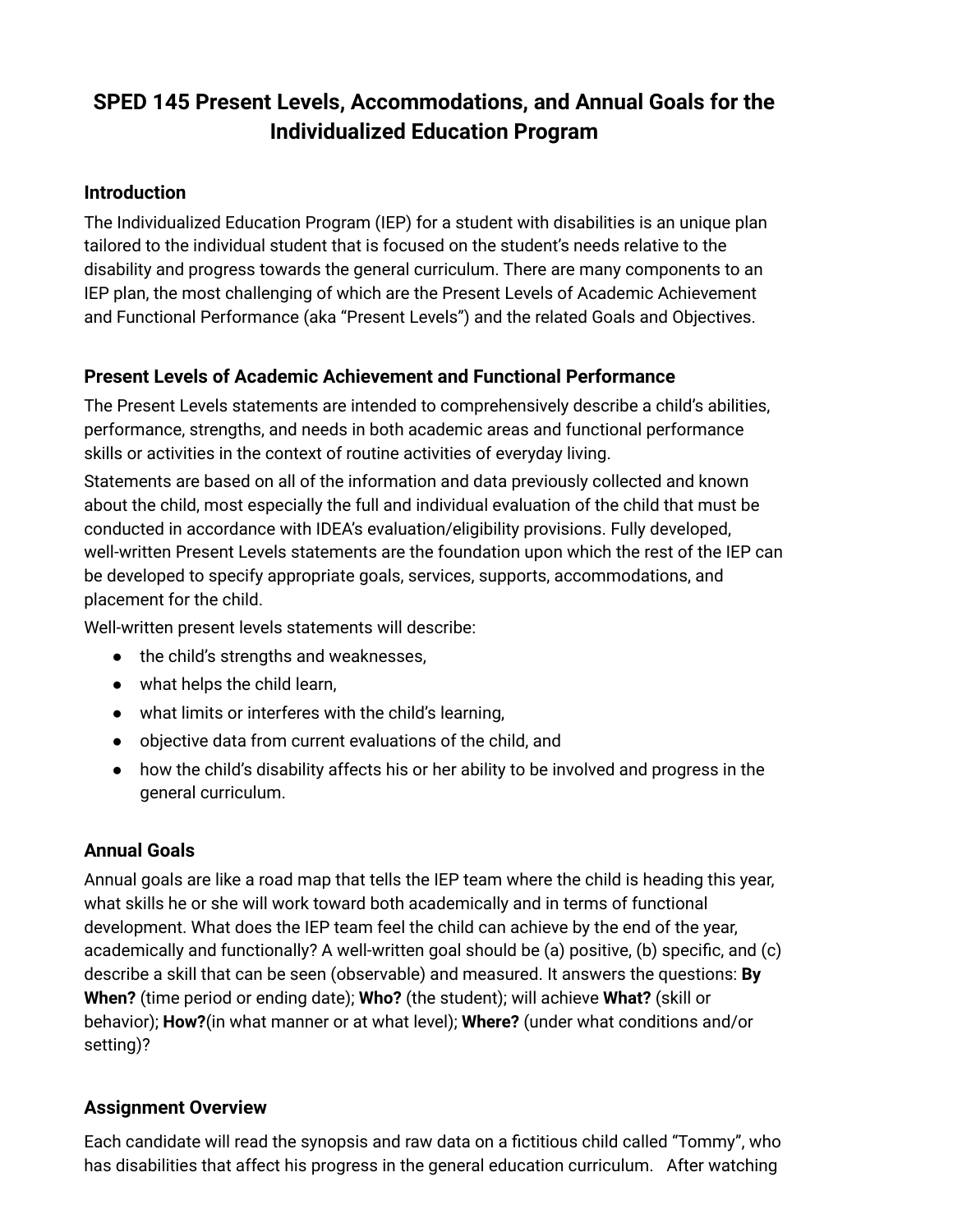the explanation videos posted on Canvas for this assignment and reading about "Tommy", each candidate will write the Present levels of Academic Achievement and Functional Performance. Based on what you write in the Present Levels, develop and write five goals and objectives to address Tommy's needs as related to his disability.

#### **Directions**

#### **Before you begin writing:**

- 1. Watch the instructor's video explanation of the assignment and report on Canvas
- 2. Review the Sample IEP Goals and Objectives packet posted on Canvas.
- 3. Read the sample assignment posted on Canvas
- 4. Read the background information on "Tommy" (fictitious name) shown below that you will use for this assignment that is posted on Canvas.

#### **After completing #s 1-5 above:**

- 1. Write the following portions for "Tommy"'s Individualized Education Program on the template provided on the last page.
	- a. Present Levels of Academic Achievement and Functional Performance
	- b. Recommend potential accommodations/modifications
	- c. Three (3) annual goals with 1 short-term objective for each goal

#### **"Tommy"**

Tommy is an eight-year-old boy who enjoys baseball, swimming, and trucks. He has been seen wearing stylish clothing that depicts these themes and has shoes that require laces that he can tie independently. Before lunch, Tommy chooses to use the restroom and wash his hands independently. He loves art activities but does not like large crowds. Tommy has a good sense of humor but perseverates on items that are red in color and on sharing those items with others. When in new environments, Tommy does not initiate conversations with new people. When he gets to know people he enjoys talking to both kids his age and adults. Tommy is highly verbal and speaks in sentences. Tommy enjoys books being read to him by his family members before bed each night. His favorite book is the *Percy Jackson and the Olympians*: *Lightning Thief (*Rick Riordan, 2005).

According to Tommy, he dislikes writing. Most of his writing is simple sentences with a great deal of grammatical errors and little detail. He reports liking math. He has recently learned how to pitch left-handed. Tommy has a medical diagnosis of childhood-onset bipolar disorder and an educational classification of emotional disturbance.

- He has had 4 referrals to the school therapist due to becoming agitated during unstructured times (breaks and recess).
- Teachers report that Tommy is late to class. He has a 72% attendance rate for the year.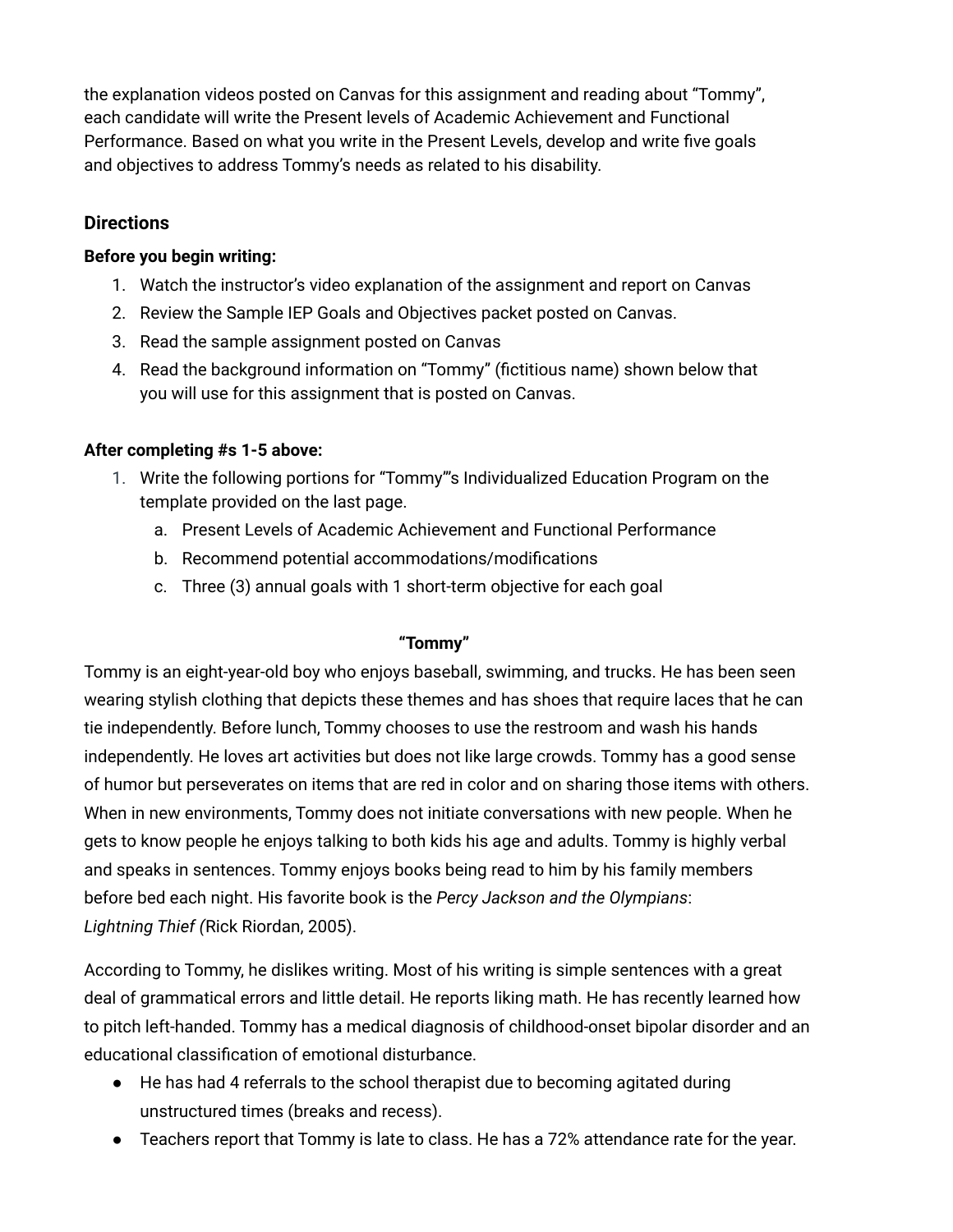- Tommy borrows a pencil 3 out of 5 days each week.
- He takes medication for bipolar disorder on a daily basis. He is currently on a new medication.
- Tommy has a new baby brother who is 5 months old.
- Parents report that Tommy likes school but becomes frustrated during homework.
- Prior to the meeting, parents asked multiple times why so much homework is given daily.
- The School Psychologist's report states that there is a pattern of weakness in Basic Reading and Writing (letter formation).